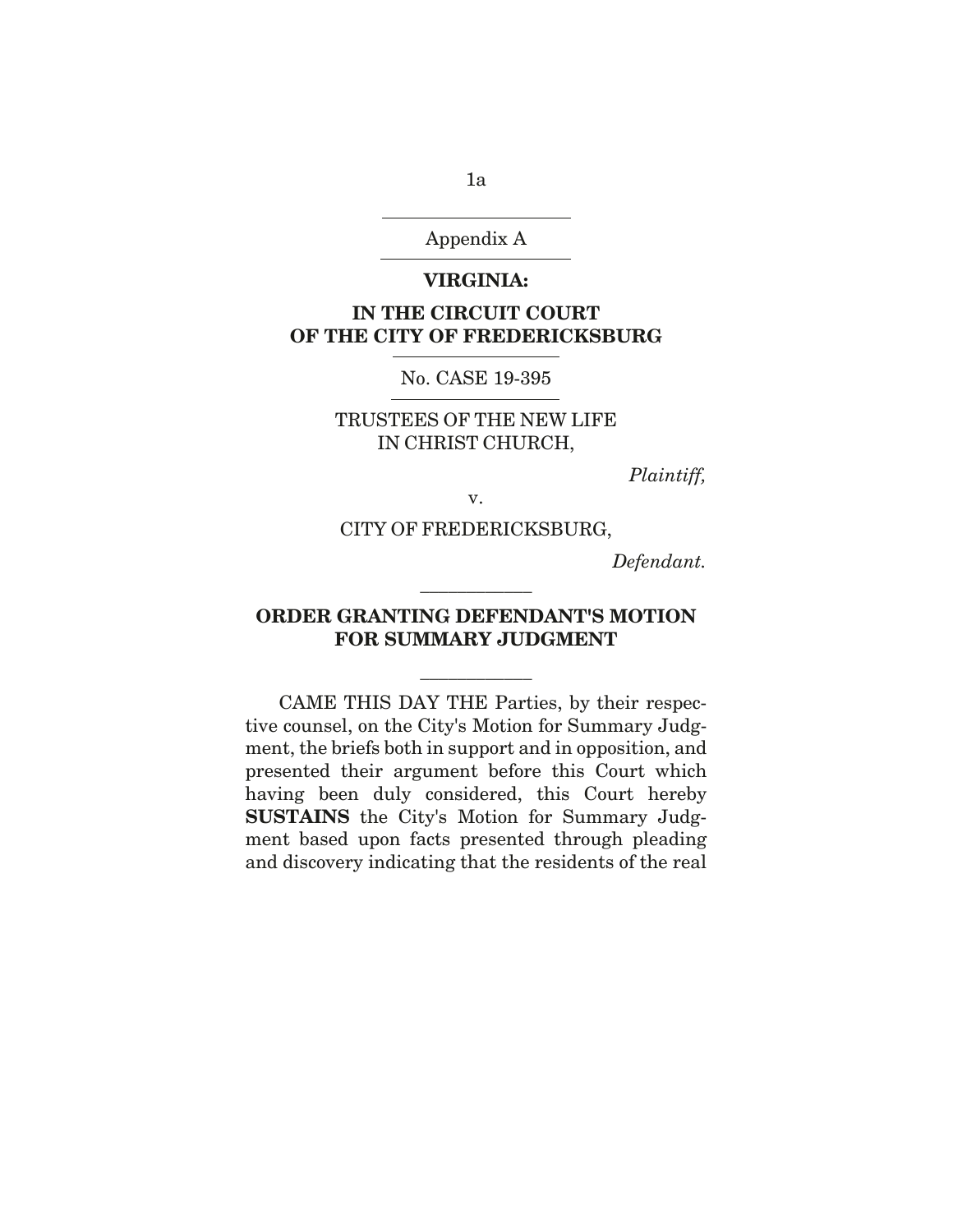estate known as 1708 Franklin Street, Fredericksburg, are not "the minister" as required under Virginia Code §58.l-3606(A)(2).\*

This matter is therefore **DISMISSED** with prejudice.

DATE: *Feb 18, 2020* JUDGE: \_\_*Patricia Kelly*\_\_\_

SEEN AND OBJECTED TO: for the reasons stated on brief and at oral argument

By: <u>T. Wayne Biggs</u>

T. Wayne Biggs, Esq. (VSB No. 41281) 10533 Main Street Fairfax, VA 22030 T: (703) 383-0100 F: (703) 383-0101 twbiggs@dyciaolaw.com Counsel for Plaintiffs

SEEN AND AGREED:

\_\_*John A. Rife*\_\_\_\_\_\_\_\_\_\_\_\_\_\_\_\_\_\_\_ John A. Rife, Esq. (VSB No. 86372) Taxing Authority Consulting Services, PC PO Box 31800 Henrico, Virginia 23294-1800 T: (804) 545-2379 F: (804) 545-2378 *john@taxva.com andy@taxva.com* 

And

<sup>\*</sup> The court notes it has read briefs of both parties and the cases cited therein.